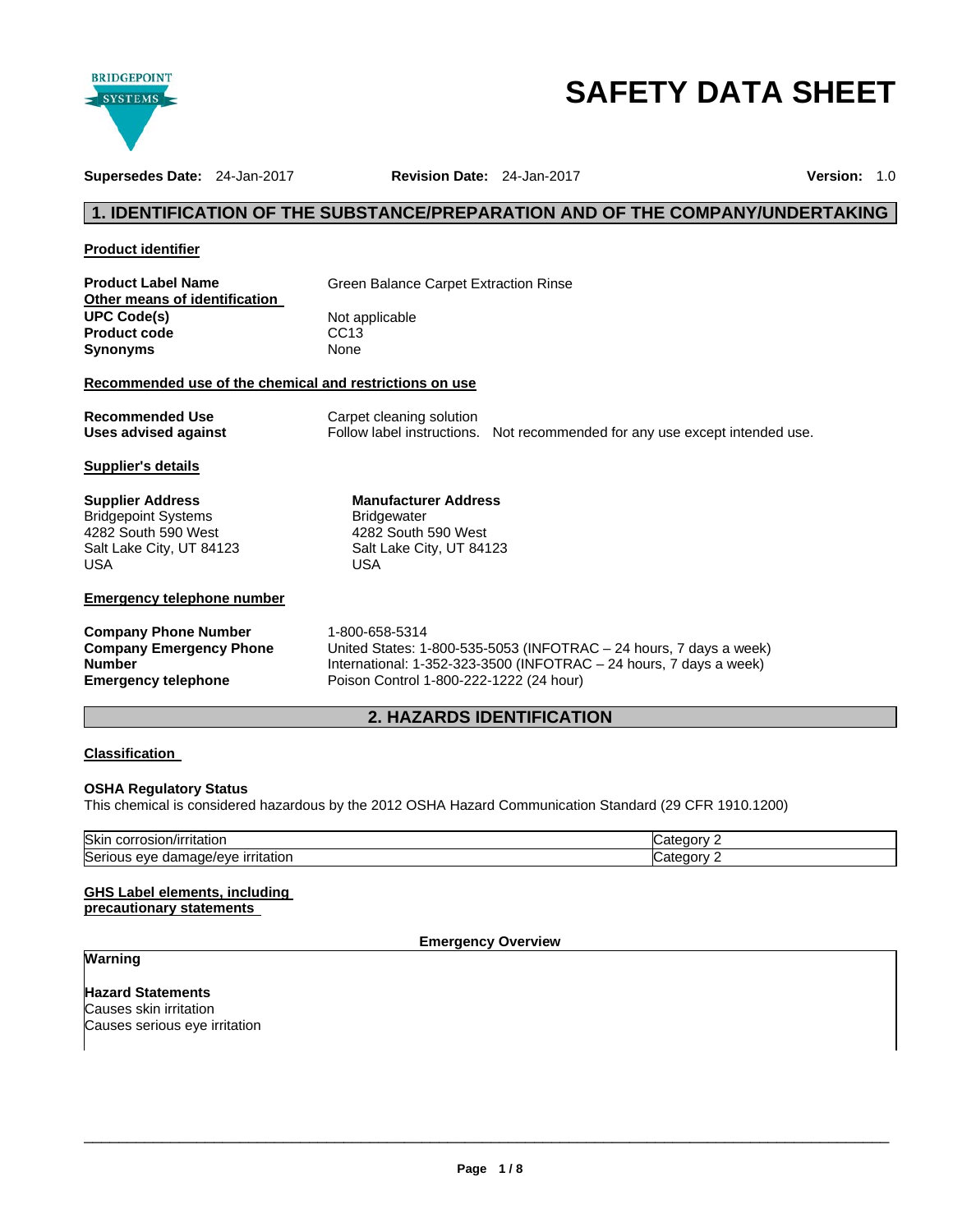

 $\overline{\phantom{a}}$  , and the set of the set of the set of the set of the set of the set of the set of the set of the set of the set of the set of the set of the set of the set of the set of the set of the set of the set of the s

# **Precautionary Statements - Prevention**

Wash face, hands and any exposed skin thoroughly after handling Wear protective gloves/protective clothing/eye protection/face protection

# **Precautionary Statements - Response**

IF IN EYES: Rinse cautiously with water for several minutes. Remove contact lenses, if present and easy to do. Continue rinsing If eye irritation persists: Get medical advice/attention IF ON SKIN: Wash with plenty of soap and water If skin irritation occurs: Get medical advice/attention Take off contaminated clothing and wash before reuse

# **Hazards not otherwise classified (HNOC)**

**Other information** 

• Causes mild skin irritation

• Harmful to aquatic life

Keep out of reach of children

Please see Section 11. Toxicological Information for further information

9.2311% of the mixture consists of ingredient(s) of unknown toxicity

# **3. COMPOSITION/INFORMATION ON INGREDIENTS**

| <b>Chemical Name</b>      | <b>CAS-No</b> | Weight % | <b>Trade Secret</b> |
|---------------------------|---------------|----------|---------------------|
| -<br>Proprietary Polymer  | Proprietarv   | 10       |                     |
| Proprietary<br>Surfactant | Proprietary   | -        |                     |

\*The exact percentage (concentration) of composition has been withheld as a trade secret

# **4. FIRST AID MEASURES**

| First aid measures for different exposure routes |                                                                                                                                                                                                                                                                                                            |  |  |
|--------------------------------------------------|------------------------------------------------------------------------------------------------------------------------------------------------------------------------------------------------------------------------------------------------------------------------------------------------------------|--|--|
| <b>General advice</b>                            | If symptoms persist, call a physician.                                                                                                                                                                                                                                                                     |  |  |
| Eye contact                                      | Immediately flush with plenty of water. After initial flushing, remove any contact lenses and<br>continue flushing for at least 15 minutes. Keep eye wide open while rinsing. If symptoms<br>persist, call a physician.                                                                                    |  |  |
| <b>Skin contact</b>                              | Remove and wash contaminated clothing before re-use. Wash off immediately with plenty of<br>water. If skin irritation persists, call a physician. Immediate medical attention is not required.<br>Wash off immediately with soap and plenty of water while removing all contaminated clothes<br>and shoes. |  |  |
| <b>Toxic - Inhalation</b>                        | Immediate medical attention is not required. Move to fresh air in case of accidental inhalation<br>of vapors. If symptoms persist, call a physician.                                                                                                                                                       |  |  |
| Ingestion                                        | Clean mouth with water and drink afterwards plenty of water. Never give anything by mouth<br>to an unconscious person. Consult a physician. Do NOT induce vomiting.                                                                                                                                        |  |  |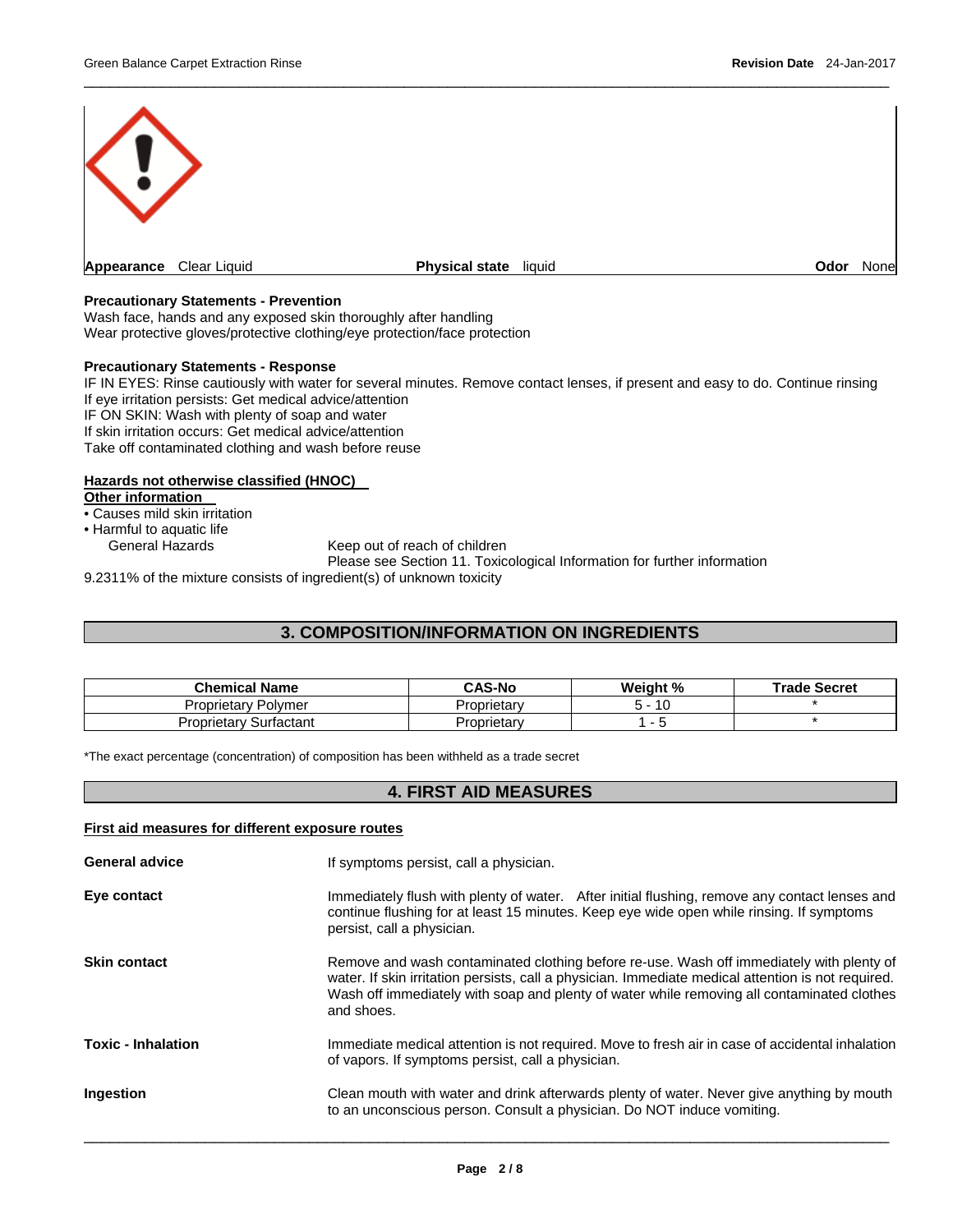# **Most important symptoms/effects, acute and delayed Main Symptoms No information available. Indication of immediate medical attention and special treatment needed, if necessary Notes to physician Treat symptomatically. 5. FIRE-FIGHTING MEASURES**

### **Suitable Extinguishing Media**

Use extinguishing measures that are appropriate to local circumstances and the surrounding environment.

**Unsuitable Extinguishing Media** CAUTION: Use of water spray when fighting fire may be inefficient.

### **Specific hazards arising from the chemical**

No information available.

**Hazardous Combustion Products**  No information available.

**Protection of First-aiders** Use personal protective equipment.

**Explosion Data Sensitivity to Mechanical Impact** None. **Sensitivity to Static Discharge** None.

## **Protective Equipment and Precautions for Firefighters**

Wear self contained breathing apparatus for fire fighting if necessary.

# **6. ACCIDENTAL RELEASE MEASURES**

 $\overline{\phantom{a}}$  , and the set of the set of the set of the set of the set of the set of the set of the set of the set of the set of the set of the set of the set of the set of the set of the set of the set of the set of the s

# **Personal precautions, protective equipment and emergency procedures**

| <b>Personal precautions</b>                           | Use personal protective equipment. Evacuate personnel to safe areas. Keep people away<br>from and upwind of spill/leak.                                                                                                                                                                                                                      |  |  |
|-------------------------------------------------------|----------------------------------------------------------------------------------------------------------------------------------------------------------------------------------------------------------------------------------------------------------------------------------------------------------------------------------------------|--|--|
| Advice for emergency responders                       | For personal protection see section 8.                                                                                                                                                                                                                                                                                                       |  |  |
| <b>Environmental precautions</b>                      |                                                                                                                                                                                                                                                                                                                                              |  |  |
| <b>Environmental precautions</b>                      | See Section 12 for additional Ecological Information. Do not flush into surface water or<br>sanitary sewer system. Prevent further leakage or spillage if safe to do so. Prevent product<br>from entering drains.                                                                                                                            |  |  |
| Methods and materials for containment and cleaning up |                                                                                                                                                                                                                                                                                                                                              |  |  |
| <b>Methods for Containment</b>                        | Prevent further leakage or spillage if safe to do so.                                                                                                                                                                                                                                                                                        |  |  |
| Methods for cleaning up                               | Use personal protective equipment. Dam up. Cover liquid spill with sand, earth or other<br>noncombustible absorbent material. Take up mechanically, placing in appropriate containers<br>for disposal. Clean contaminated surface thoroughly. Soak up with inert absorbent material.<br>Pick up and transfer to properly labeled containers. |  |  |

# **7. HANDLING AND STORAGE**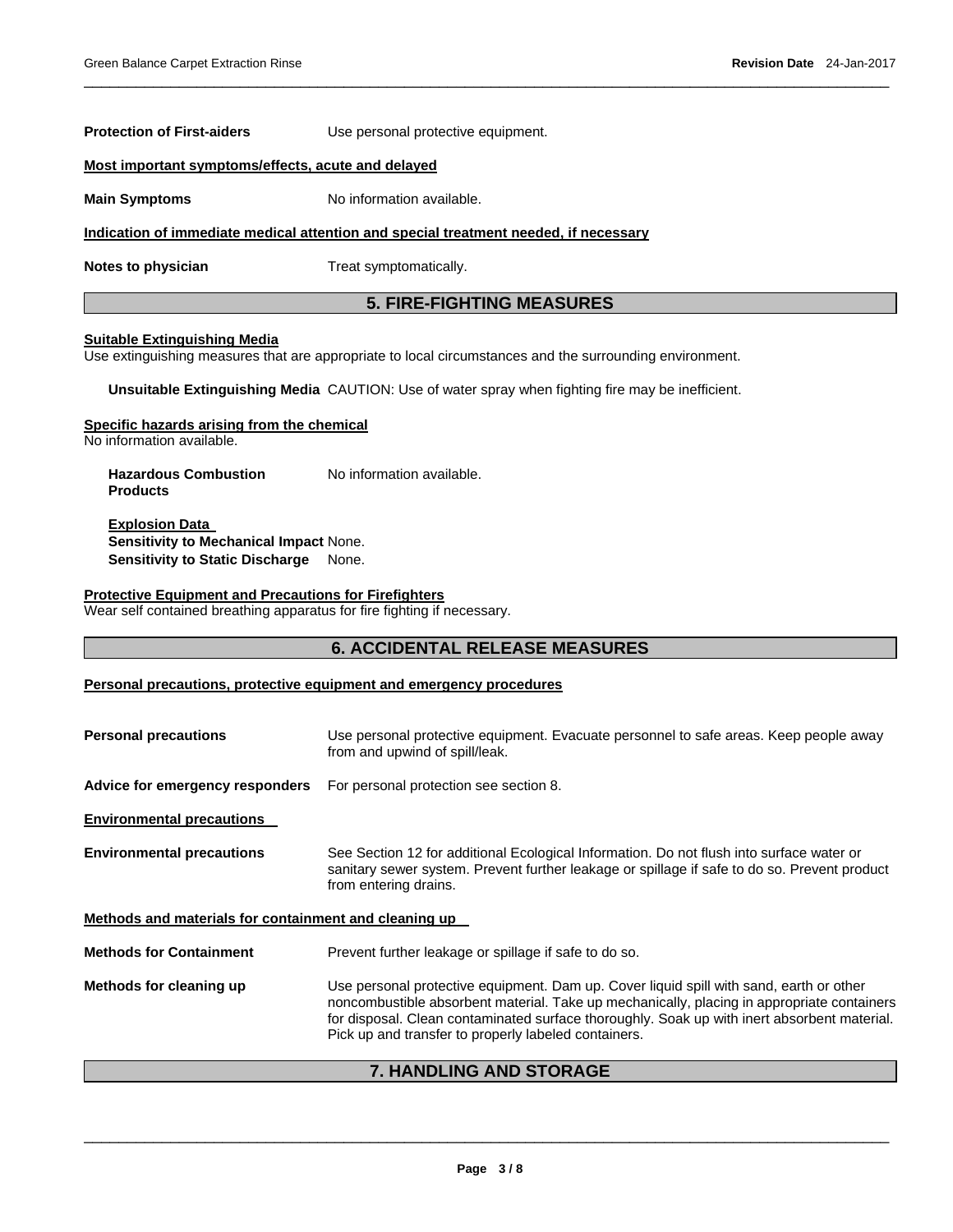## **Precautions for safe handling**

| Advice on safe handling                                      | Use only in area provided with appropriate exhaust ventilation. Wear personal protective<br>equipment. Do not breathe vapors or spray mist.      |  |  |
|--------------------------------------------------------------|--------------------------------------------------------------------------------------------------------------------------------------------------|--|--|
| Conditions for safe storage, including any incompatibilities |                                                                                                                                                  |  |  |
| <b>Technical measures/Storage</b><br>conditions              | Keep containers tightly closed in a cool, well-ventilated place. Keep in properly labeled<br>containers.                                         |  |  |
| <b>Packaging material</b>                                    | Keep product in packaging product is initially sold in.                                                                                          |  |  |
| Incompatible products                                        | None known based on information supplied.                                                                                                        |  |  |
| 8. EXPOSURE CONTROLS/PERSONAL PROTECTION                     |                                                                                                                                                  |  |  |
| <b>Control parameters</b>                                    |                                                                                                                                                  |  |  |
| <b>Exposure Guidelines</b>                                   | This product does not contain any hazardous materials with occupational exposure limits<br>established by the region specific regulatory bodies. |  |  |

 $\overline{\phantom{a}}$  , and the set of the set of the set of the set of the set of the set of the set of the set of the set of the set of the set of the set of the set of the set of the set of the set of the set of the set of the s

# **Appropriate engineering controls**

| <b>Engineering Measures</b> | Showers              |
|-----------------------------|----------------------|
|                             | Eyewash stations     |
|                             | Ventilation systems. |

# **Individual protection measures, such as personal protective equipment**

**Eye/Face Protection Tightly fitting safety goggles. Face-shield.** 

**Skin and body protection** No special protective equipment required.

**Respiratory protection** If exposure limits are exceeded or irritation is experienced, NIOSH/MSHA approved respiratory protection should be worn. Positive-pressure supplied air respirators may be required for high airborne contaminant concentrations. Respiratory protection must be provided in accordance with current local regulations.

**Hygiene measures** When using, do not eat, drink or smoke. Provide regular cleaning of equipment, work area and clothing.

# **9. PHYSICAL AND CHEMICAL PROPERTIES**

# **Physical and chemical properties**

| <b>Physical state</b><br>Appearance<br><b>Color</b> | liquid<br>Clear Liquid<br>Light Amber  | Odor<br>Odor threshold     | None<br>No information available |
|-----------------------------------------------------|----------------------------------------|----------------------------|----------------------------------|
| <b>Property</b>                                     | <b>Values</b>                          | • Method<br><b>Remarks</b> |                                  |
| рH                                                  | 9.0                                    |                            |                                  |
| <b>pH RTU</b>                                       | 8.0                                    |                            |                                  |
| <b>Melting point</b>                                | No information available               |                            |                                  |
| Boiling point/boiling range                         | $\degree$ C / > 212 $\degree$ F<br>100 | No information available   |                                  |
| <b>Flash Point</b>                                  | °C / > 212 °F<br>100                   |                            |                                  |
| <b>Evaporation rate</b>                             | No information available               | -1<br>$=$                  |                                  |
| Flammability (solid, gas)                           | No information available               |                            |                                  |
| <b>Flammability Limits in Air</b>                   |                                        |                            |                                  |
| <b>Upper Flammability Limit</b>                     | No information available               |                            |                                  |
| <b>Lower Flammability Limit</b>                     | No information available               |                            |                                  |
| Vapor pressure                                      | 17.5                                   |                            |                                  |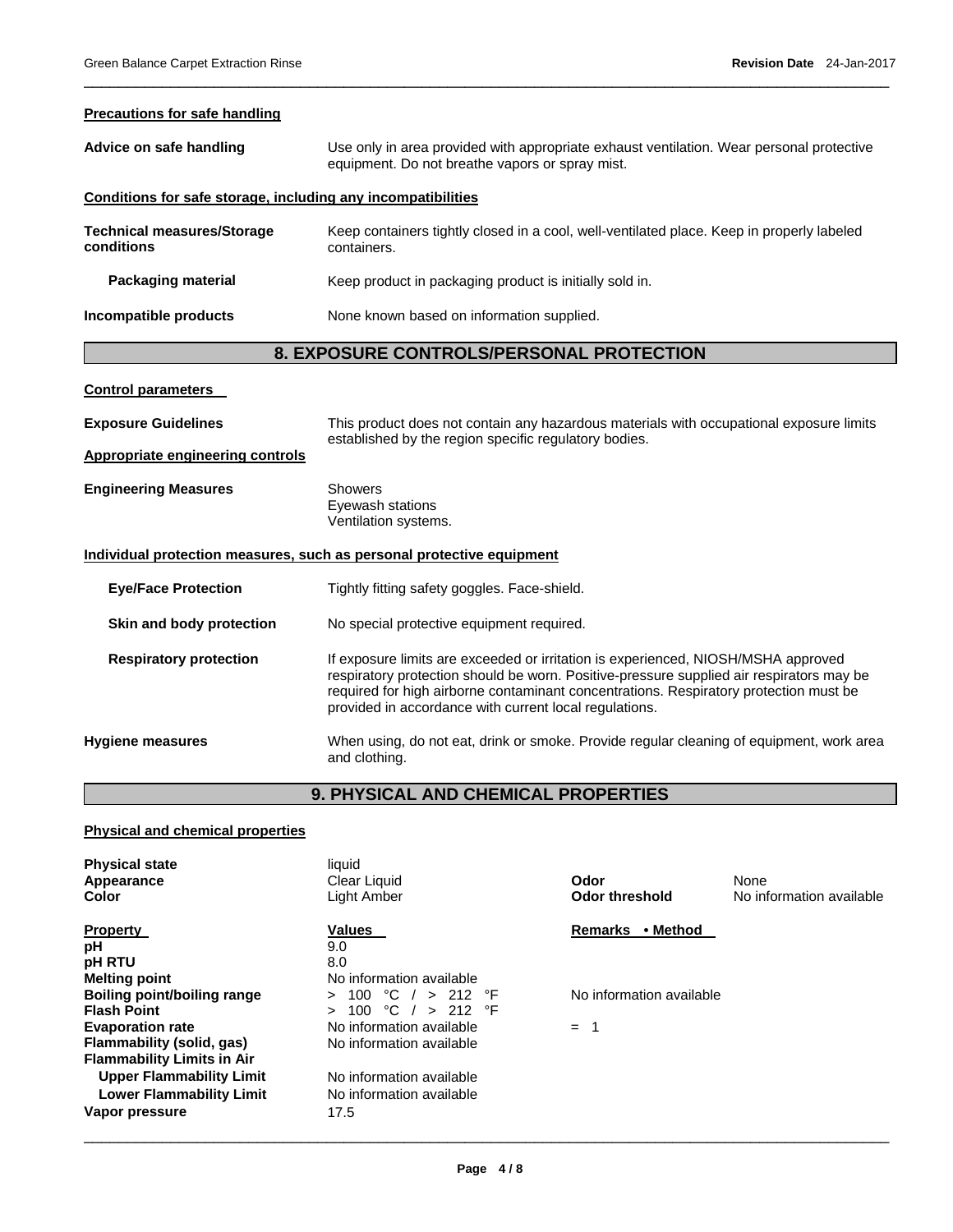| Vapor density                                                  | No information available |     |                  |  |
|----------------------------------------------------------------|--------------------------|-----|------------------|--|
| <b>Specific Gravity</b>                                        | 1.016                    |     |                  |  |
| <b>Water solubility</b>                                        | Soluble in water         |     |                  |  |
| Solubility in other solvents                                   | No information available |     |                  |  |
| Partition coefficient: n-octanol/waterNo information available |                          |     |                  |  |
| <b>Autoignition temperature</b>                                | No information available |     |                  |  |
| <b>Decomposition temperature</b>                               | No information available |     |                  |  |
| Viscosity, kinematic                                           | No information available | 200 | C <sub>p</sub> s |  |
| Viscosity, dynamic                                             | No information available |     |                  |  |
| <b>Explosive properties</b>                                    | No information available |     |                  |  |
| <b>Oxidizing Properties</b>                                    | No information available |     |                  |  |
| <b>Other information</b>                                       |                          |     |                  |  |
| Softening point                                                | No information available |     |                  |  |
| Molecular weight                                               | No information available |     |                  |  |
| <b>VOC Content(%)</b>                                          | No information available |     |                  |  |
| <b>Density VALUE</b>                                           | No information available |     |                  |  |
| <b>Bulk Density VALUE</b>                                      | No information available |     |                  |  |
| Fragrance                                                      | No fragrance             |     |                  |  |
| <b>10. STABILITY AND REACTIVITY</b>                            |                          |     |                  |  |

# **Reactivity**

**Chemical stability** Stable under recommended storage conditions.

# **Possibility of hazardous reactions**

None under normal processing.

Hazardous Polymerization None under normal processing.

# **Conditions to Avoid**

Extremes of temperature and direct sunlight.

# **Incompatible Materials**

None known based on information supplied.

# **Hazardous Decomposition Products**

None known based on information supplied.

# **11. TOXICOLOGICAL INFORMATION**

 $\overline{\phantom{a}}$  , and the set of the set of the set of the set of the set of the set of the set of the set of the set of the set of the set of the set of the set of the set of the set of the set of the set of the set of the s

# **Information on likely routes of exposure**

### **Product Information**

| <b>Toxic - Inhalation</b> | Avoid breathing vapors or mists. May cause irritation of respiratory tract.            |  |  |  |  |  |
|---------------------------|----------------------------------------------------------------------------------------|--|--|--|--|--|
| Eye contact               | Avoid contact with eyes. Irritating to eyes.                                           |  |  |  |  |  |
| <b>Skin contact</b>       | Avoid contact with skin. Irritating to skin.                                           |  |  |  |  |  |
| Ingestion                 | Do not taste or swallow. Ingestion may cause stomach discomfort. May cause irritation. |  |  |  |  |  |

# **Information on toxicological effects**

**Symptoms No information available.**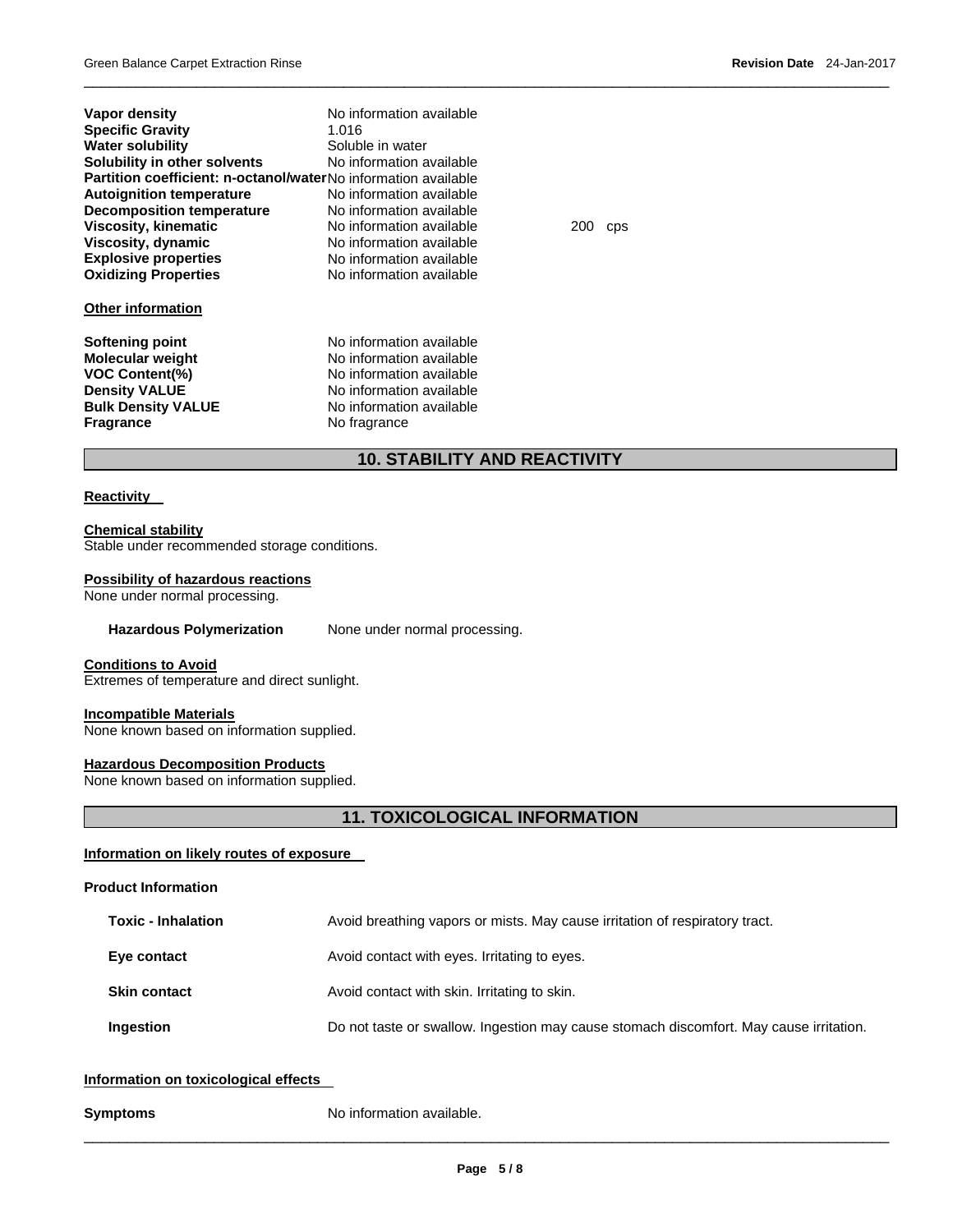# **Delayed and immediate effects as well as chronic effects from short and long-term exposure**

 $\overline{\phantom{a}}$  , and the set of the set of the set of the set of the set of the set of the set of the set of the set of the set of the set of the set of the set of the set of the set of the set of the set of the set of the s

| <b>Skin corrosion/irritation</b><br>Eye damage/irritation<br><b>Sensitization</b><br><b>Germ Cell Mutagenicity</b><br>Carcinogenicity<br><b>Reproductive toxicity</b><br><b>Developmental Toxicity</b><br><b>STOT - single exposure</b><br><b>STOT - repeated exposure</b><br><b>Chronic toxicity</b><br><b>Aspiration hazard</b><br>Numerical measures of toxicity - Product Information<br>Unknown acute toxicity | No information available.<br>No information available.<br>No information available.<br>No information available.<br>No information available.<br>No information available.<br>No information available.<br>No information available.<br>No information available.<br>Avoid repeated exposure.<br>No information available.<br>9.2311% of the mixture consists of ingredient(s) of unknown toxicity |  |  |  |  |  |  |  |
|---------------------------------------------------------------------------------------------------------------------------------------------------------------------------------------------------------------------------------------------------------------------------------------------------------------------------------------------------------------------------------------------------------------------|----------------------------------------------------------------------------------------------------------------------------------------------------------------------------------------------------------------------------------------------------------------------------------------------------------------------------------------------------------------------------------------------------|--|--|--|--|--|--|--|
| The following values are calculated based on chapter 3.1 of the GHS document .<br><b>ATEmix (oral)</b><br>11572                                                                                                                                                                                                                                                                                                     |                                                                                                                                                                                                                                                                                                                                                                                                    |  |  |  |  |  |  |  |
| <b>12. ECOLOGICAL INFORMATION</b>                                                                                                                                                                                                                                                                                                                                                                                   |                                                                                                                                                                                                                                                                                                                                                                                                    |  |  |  |  |  |  |  |
| <b>Ecotoxicity</b>                                                                                                                                                                                                                                                                                                                                                                                                  |                                                                                                                                                                                                                                                                                                                                                                                                    |  |  |  |  |  |  |  |
|                                                                                                                                                                                                                                                                                                                                                                                                                     | 9.3307% of the mixture consists of components(s) of unknown hazards to the aquatic environment                                                                                                                                                                                                                                                                                                     |  |  |  |  |  |  |  |
| Persistence and degradability<br>No information available.                                                                                                                                                                                                                                                                                                                                                          |                                                                                                                                                                                                                                                                                                                                                                                                    |  |  |  |  |  |  |  |
| <b>Bioaccumulation</b><br>No information available.                                                                                                                                                                                                                                                                                                                                                                 |                                                                                                                                                                                                                                                                                                                                                                                                    |  |  |  |  |  |  |  |
| Other adverse effects                                                                                                                                                                                                                                                                                                                                                                                               | No information available                                                                                                                                                                                                                                                                                                                                                                           |  |  |  |  |  |  |  |
|                                                                                                                                                                                                                                                                                                                                                                                                                     | <b>13. DISPOSAL CONSIDERATIONS</b>                                                                                                                                                                                                                                                                                                                                                                 |  |  |  |  |  |  |  |
| <b>Waste treatment</b>                                                                                                                                                                                                                                                                                                                                                                                              |                                                                                                                                                                                                                                                                                                                                                                                                    |  |  |  |  |  |  |  |
| <b>Waste Disposal Methods</b>                                                                                                                                                                                                                                                                                                                                                                                       | Disposal should be in accordance with applicable regional, national and local laws and<br>regulations.                                                                                                                                                                                                                                                                                             |  |  |  |  |  |  |  |
| <b>Contaminated packaging</b>                                                                                                                                                                                                                                                                                                                                                                                       | Do not re-use empty containers.                                                                                                                                                                                                                                                                                                                                                                    |  |  |  |  |  |  |  |
| <b>14. TRANSPORT INFORMATION</b>                                                                                                                                                                                                                                                                                                                                                                                    |                                                                                                                                                                                                                                                                                                                                                                                                    |  |  |  |  |  |  |  |
|                                                                                                                                                                                                                                                                                                                                                                                                                     |                                                                                                                                                                                                                                                                                                                                                                                                    |  |  |  |  |  |  |  |
| <b>DOT</b>                                                                                                                                                                                                                                                                                                                                                                                                          | Not regulated                                                                                                                                                                                                                                                                                                                                                                                      |  |  |  |  |  |  |  |
| <b>IMDG</b>                                                                                                                                                                                                                                                                                                                                                                                                         | Not regulated                                                                                                                                                                                                                                                                                                                                                                                      |  |  |  |  |  |  |  |
| <b>IATA</b>                                                                                                                                                                                                                                                                                                                                                                                                         | Not regulated                                                                                                                                                                                                                                                                                                                                                                                      |  |  |  |  |  |  |  |
| <b>15. REGULATORY INFORMATION</b>                                                                                                                                                                                                                                                                                                                                                                                   |                                                                                                                                                                                                                                                                                                                                                                                                    |  |  |  |  |  |  |  |
| <b>International Inventories</b><br><b>TSCA</b><br><b>DSL/NDSL</b>                                                                                                                                                                                                                                                                                                                                                  | Complies<br>Complies                                                                                                                                                                                                                                                                                                                                                                               |  |  |  |  |  |  |  |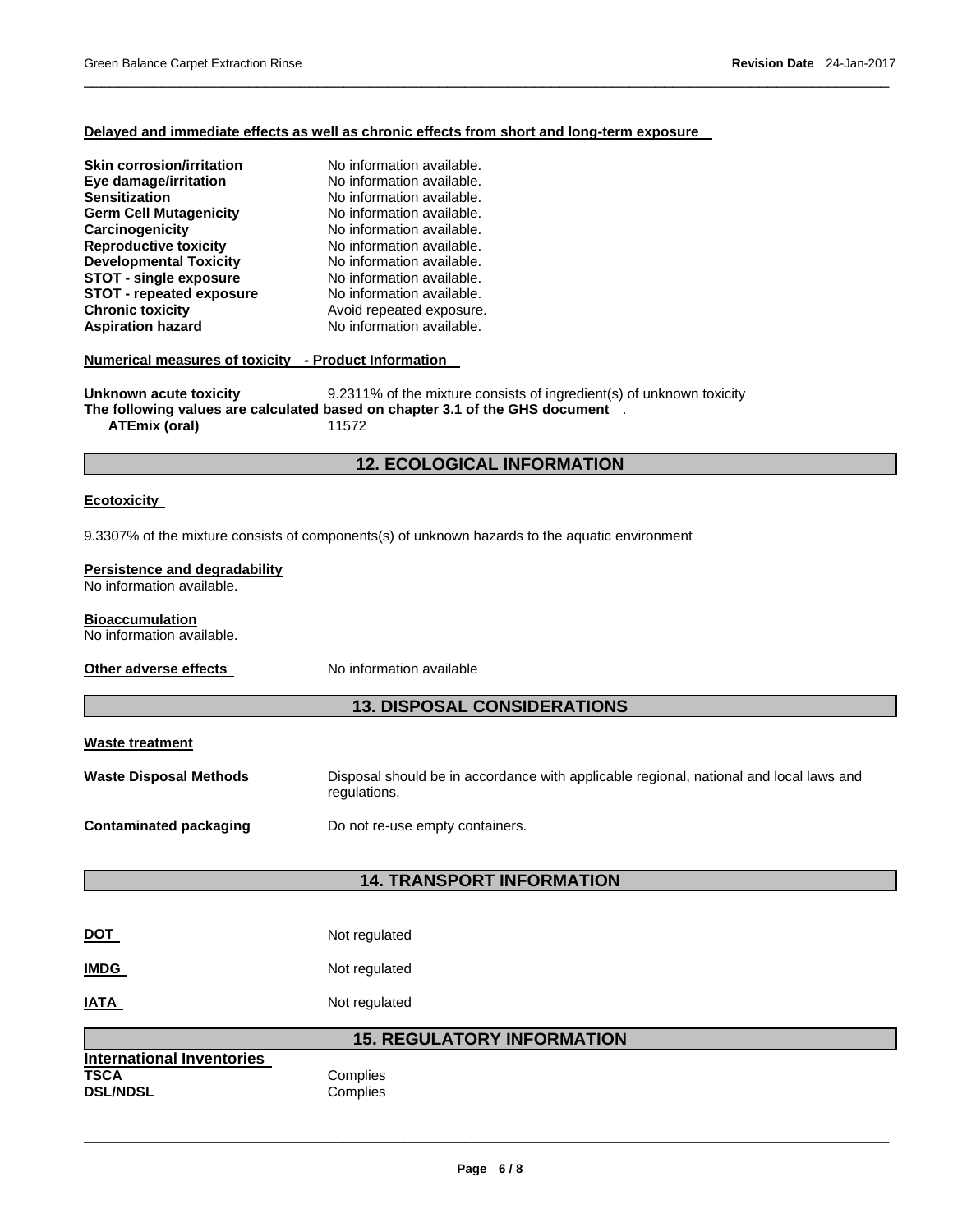# **Legend:**

**TSCA** - United States Toxic Substances Control Act Section 8(b) Inventory **DSL/NDSL** - Canadian Domestic Substances List/Non-Domestic Substances List

# **US Federal Regulations**

# **SARA 313**

Section 313 of Title III of the Superfund Amendments and Reauthorization Act of 1986 (SARA). This product does not contain any chemicals which are subject to the reporting requirements of the Act and Title 40 of the Code of Federal Regulations, Part 372.

 $\overline{\phantom{a}}$  , and the set of the set of the set of the set of the set of the set of the set of the set of the set of the set of the set of the set of the set of the set of the set of the set of the set of the set of the s

| SARA 311/312 Hazard Categories           |     |
|------------------------------------------|-----|
| <b>Acute Health Hazard</b>               | Yes |
| <b>Chronic Health Hazard</b>             | No  |
| Fire Hazard                              | No  |
| <b>Sudden Release of Pressure Hazard</b> | No  |
| <b>Reactive Hazard</b>                   | N٥  |
|                                          |     |

# **Clean Water Act**

This product does not contain any substances regulated as pollutants pursuant to the Clean Water Act (40 CFR 122.21 and 40 CFR 122.42).

# **CERCLA**

This material, as supplied, does not contain any substances regulated as hazardous substances under the Comprehensive Environmental Response Compensation and Liability Act (CERCLA) (40 CFR 302) or the Superfund Amendments and Reauthorization Act (SARA) (40 CFR 355). There may be specific reporting requirements at the local, regional, or state level pertaining to releases of this material.

# **US State Regulations**

# **California Proposition 65**

This product does not contain any Proposition 65 chemicals.

# **U.S. State Right-to-Know Regulations**

This product does not contain any substances regulated by state right-to-know regulations

# **U.S. EPA Label information**

**EPA Pesticide Registration Number** Not applicable

| <b>16. OTHER INFORMATION</b> |                        |                    |                                       |  |                          |  |                                         |  |  |
|------------------------------|------------------------|--------------------|---------------------------------------|--|--------------------------|--|-----------------------------------------|--|--|
| <b>NFPA</b>                  | <b>Health hazard</b>   |                    | Flammability                          |  | Instability 0            |  | <b>Physical and chemical</b><br>hazards |  |  |
| HMIS                         | <b>Health hazard</b> 1 |                    | Flammability                          |  | <b>Physical Hazard</b> 0 |  | Personal protection X                   |  |  |
| <b>Prepared By</b>           |                        | <b>Bridgewater</b> | Environmental Health & Safety Manager |  |                          |  |                                         |  |  |
| <b>Revision Date</b>         |                        | 24-Jan-2017        |                                       |  |                          |  |                                         |  |  |
| <b>Revision Note</b>         |                        |                    |                                       |  |                          |  |                                         |  |  |
| No information available     |                        |                    |                                       |  |                          |  |                                         |  |  |

### **Disclaimer**

**The (M)SDS is intended to provide a brief summary of our knowledge and guidance regarding the use of this material. The information contained here has been compiled from sources considered by Bridgewater LLC to be dependable and is accurate to the best of the Company's knowledge. It is not meant to be an all-inclusive document on worldwide hazard communication regulations.** 

**This information is offered in good faith. Each user of this material needs to evaluate the conditions of use and design the appropriate protective mechanisms to prevent employee exposures, property damage or release to the environment. Bridgewater LLC assumes no responsibility for injury to the recipient of third persons, or for any damage to any property resulting from misuse of the product.**